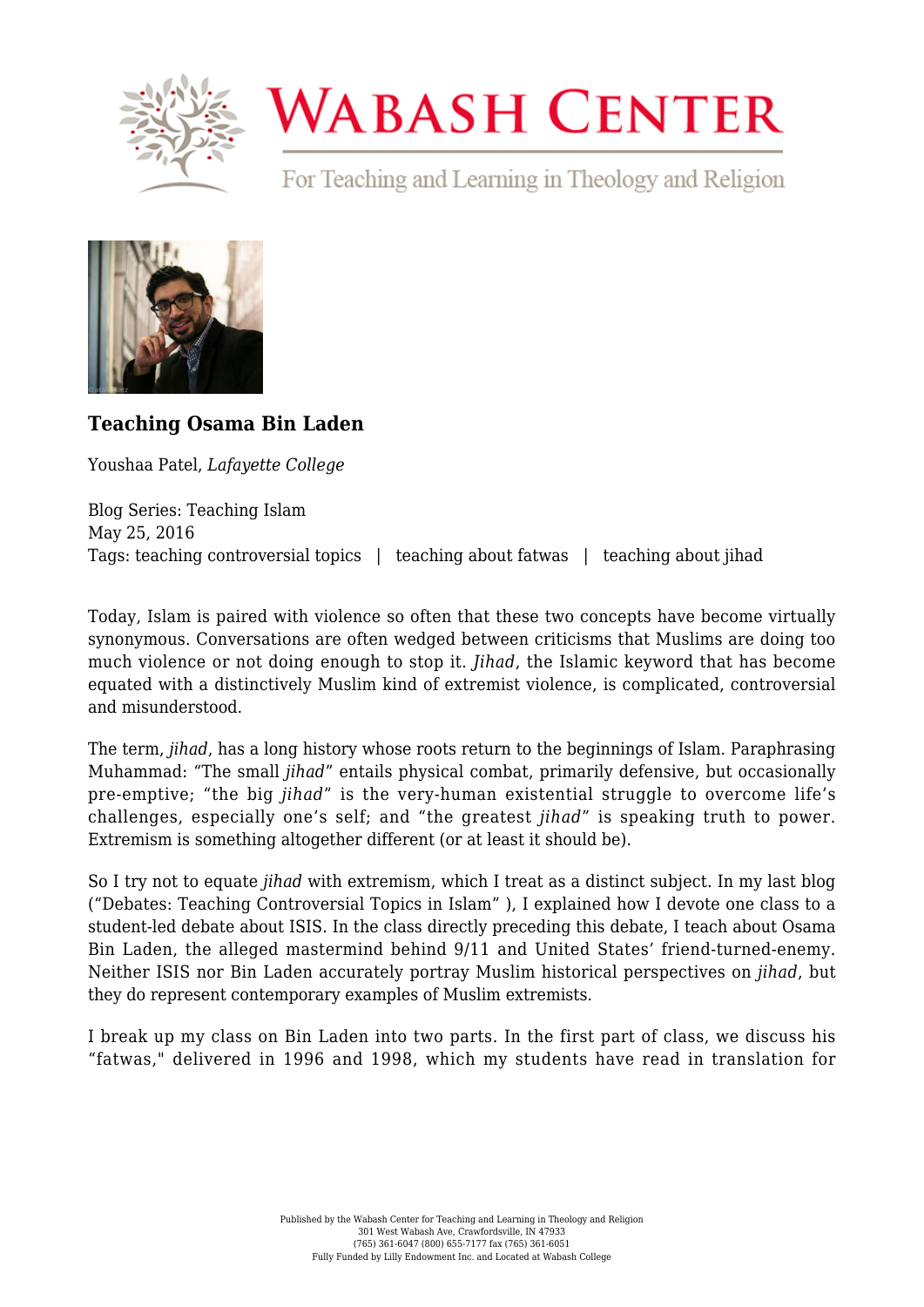homework. We spend more time discussing his 1996 "Declaration of War" against the United States. I have them focus on Bin Laden's rhetoric: his grievances and justifications for these grievances; his citation of Quranic verses, prophetic traditions (hadith) and Muslim religious scholars; his use of labels such as "Zionist-Crusaders;" and his messaging to specific Muslim audiences such as Arabs and non-Arabs, women and youth.

This rhetorical analysis spurs a number of significant questions: Is Osama Bin Laden's "fatwa" closer to a political manifesto or religious polemic? Does Bin Laden's declaration of war constitute *jihad*? Or does it warrant a different label altogether? What makes it "Islamic?"

Pivoting from these challenging questions, I show them clips from a remarkable interview of Osama Bin Laden conducted by a Syrian-born journalist, Tayseer Allouni, on Al-Jazeera news just weeks after the 9/11 attacks ([in Arabic with English subtitles](http://edition.cnn.com/2002/WORLD/asiapcf/south/02/05/binladen.transcript/) ). Allouni asks Bin Laden probing questions such as (paraphrasing): Have your tactics caused more harm to Muslims in Afghanistan than good? How can you defeat the United States, the most powerful military force in the world?

When entering my class, most students have neither heard nor watched Osama bin Laden speak. After watching clips in class together, I ask what surprised them most about the interview? Every time I teach the course, at least one student mentions his calm demeanor and rational discourse - that he does not appear angry, mad or stupid. Some (non-Muslim) students alarmingly admit that they can understand his point of view. Acknowledging that he does not fit the two-dimensional representation portrayed in the mainstream media is uncomfortable. It is uncomfortable for my Muslim and non-Muslim students (and me too). That it is remarkably easy to confound "Obama" and "Osama" – a verbal gaffe that more than one student in my classes have made over the years – is a not-so-subtle indicator of how easily Self and Other blur into one another. Should it surprise us that Osama bin Laden was once America's ally?

Before giving Bin Laden too much credit, I intervene and explain how labeling him an "Islamic terrorist" is conceptually problematic. By using language that frames Bin Laden primarily through the lens of religious identity we fail to acknowledge his political ambitions. This insight puts his "calm and rational" demeanor into a different perspective – *as a political calculation that strikingly resembles our own*. It also helps to explain, why, in the interview, there is remarkably little scriptural ("religious") content.

Yet Bin Laden's rhetoric makes it difficult to neatly distinguish between religion and politics. In class, I attempt to explain Bin Laden's fixation on the "Zionist-Crusader" occupation of and military presence in Jerusalem and Saudi Arabia, which together host three of the holiest sites of Islam – the Kaba in Mecca, the Prophet's mosque in Medina, and the Al-Aqsa mosque in Jerusalem. I explain how Bin Laden exploits these geographic religious symbols to advance his political agenda and appeal to a global audience of Muslims who revere these powerful symbols.

Examining how Bin Laden configures religion and politics helps students reflect on their conceptual relationship. There is no clear limit where the conceptual domain of religion ends.